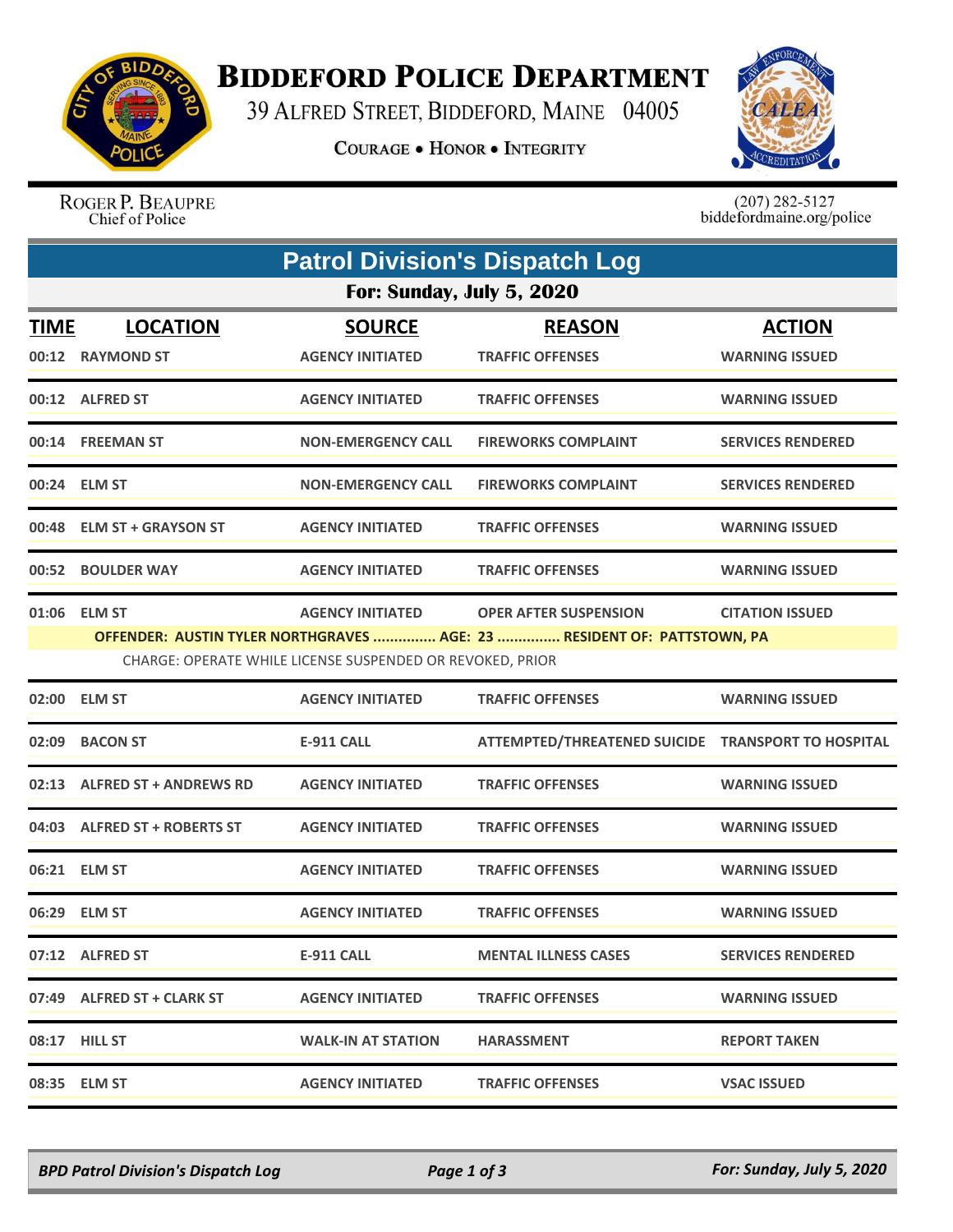| <b>TIME</b> | <b>LOCATION</b>                                      | <b>SOURCE</b>             | <b>REASON</b>                      | <b>ACTION</b>             |
|-------------|------------------------------------------------------|---------------------------|------------------------------------|---------------------------|
|             | 09:01 MAY ST                                         | <b>AGENCY INITIATED</b>   | <b>TRAFFIC OFFENSES</b>            | <b>WARNING ISSUED</b>     |
|             | 09:12 ALFRED ST                                      | <b>AGENCY INITIATED</b>   | <b>TRAFFIC OFFENSES</b>            | <b>VSAC ISSUED</b>        |
|             | 09:13 ALFRED ST                                      | <b>E-911 CALL</b>         | 911 MISUSE                         | <b>NO ACTION REQUIRED</b> |
|             | 09:32 OLD DOGS LN                                    | <b>AGENCY INITIATED</b>   | <b>TRAFFIC OFFENSES</b>            | <b>VSAC ISSUED</b>        |
|             | 09:53 ALFRED ST                                      | <b>AGENCY INITIATED</b>   | <b>TRAFFIC OFFENSES</b>            | <b>VSAC ISSUED</b>        |
|             | 10:13 PRECOURT ST                                    | <b>AGENCY INITIATED</b>   | <b>TRAFFIC OFFENSES</b>            | <b>WARNING ISSUED</b>     |
|             | 10:26 WESTFIELD ST                                   | <b>WALK-IN AT STATION</b> | <b>CIVIL COMPLAINT</b>             | <b>CIVIL COMPLAINT</b>    |
|             | 10:27 ELM ST + GRAYSON ST                            | <b>AGENCY INITIATED</b>   | <b>TRAFFIC OFFENSES</b>            | <b>VSAC ISSUED</b>        |
|             | 10:38 ALFRED ST + BIDDEFORD GATEW NON-EMERGENCY CALL |                           | <b>DRUNKENNESS</b>                 | <b>SERVICES RENDERED</b>  |
|             | 11:12 CLEAVES ST                                     | <b>NON-EMERGENCY CALL</b> | <b>FIREWORKS COMPLAINT (AFTER)</b> | <b>SERVICES RENDERED</b>  |
|             | 11:33 ALFRED ST                                      | <b>AGENCY INITIATED</b>   | <b>TRAFFIC OFFENSES</b>            | <b>VSAC ISSUED</b>        |
|             | 12:06 PRECOURT ST                                    | <b>AGENCY INITIATED</b>   | <b>TRAFFIC OFFENSES</b>            | <b>WARNING ISSUED</b>     |
|             | 12:58 ALFRED ST                                      | <b>AGENCY INITIATED</b>   | <b>TRAFFIC OFFENSES</b>            | <b>VSAC ISSUED</b>        |
|             | 13:13 BIDDEFORD GATEWAY CTR                          | <b>AGENCY INITIATED</b>   | <b>TRAFFIC OFFENSES</b>            | <b>VSAC ISSUED</b>        |
|             | 13:17 CLEAVES ST + LAFAYETTE ST                      | <b>NON-EMERGENCY CALL</b> | <b>FIREWORKS COMPLAINT</b>         | <b>NEGATIVE CONTACT</b>   |
|             | 13:24 SUMMER ST                                      | <b>NON-EMERGENCY CALL</b> | <b>SUSPICION</b>                   | <b>SERVICES RENDERED</b>  |
|             | 13:48 PRECOURT ST                                    | <b>AGENCY INITIATED</b>   | <b>TRAFFIC OFFENSES</b>            | <b>WARNING ISSUED</b>     |
|             | 14:14 POOL ST                                        | <b>NON-EMERGENCY CALL</b> | 911 MISUSE                         | <b>SERVICES RENDERED</b>  |
|             | 14:35 OLD POOL RD                                    | <b>E-911 CALL</b>         | 911 MISUSE                         | <b>SERVICES RENDERED</b>  |
|             | 14:46 PROSPECT ST                                    | <b>NON-EMERGENCY CALL</b> | <b>FRAUD / SCAM</b>                | <b>SERVICES RENDERED</b>  |
|             | <b>15:12 WENTWORTH ST</b>                            | <b>NON-EMERGENCY CALL</b> | <b>DISTURBANCE / NOISE</b>         | <b>SERVICES RENDERED</b>  |
|             | 16:01 ALFRED ST                                      | <b>E-911 CALL</b>         | <b>DISTURBANCE / NOISE</b>         | <b>SERVICES RENDERED</b>  |
|             | <b>17:10 MAIN ST</b>                                 | <b>NON-EMERGENCY CALL</b> | <b>FIREWORKS COMPLAINT</b>         | <b>UNFOUNDED</b>          |
|             | 17:27 TIBBETTS AVE                                   | <b>NON-EMERGENCY CALL</b> | <b>ANIMAL COMPLAINT</b>            | <b>SERVICES RENDERED</b>  |
|             | 18:00 ALFRED ST                                      | <b>OTHER</b>              | <b>FIRE ANNOUNCEMENTS</b>          | <b>SERVICES RENDERED</b>  |

*BPD Patrol Division's Dispatch Log Page 2 of 3 For: Sunday, July 5, 2020*